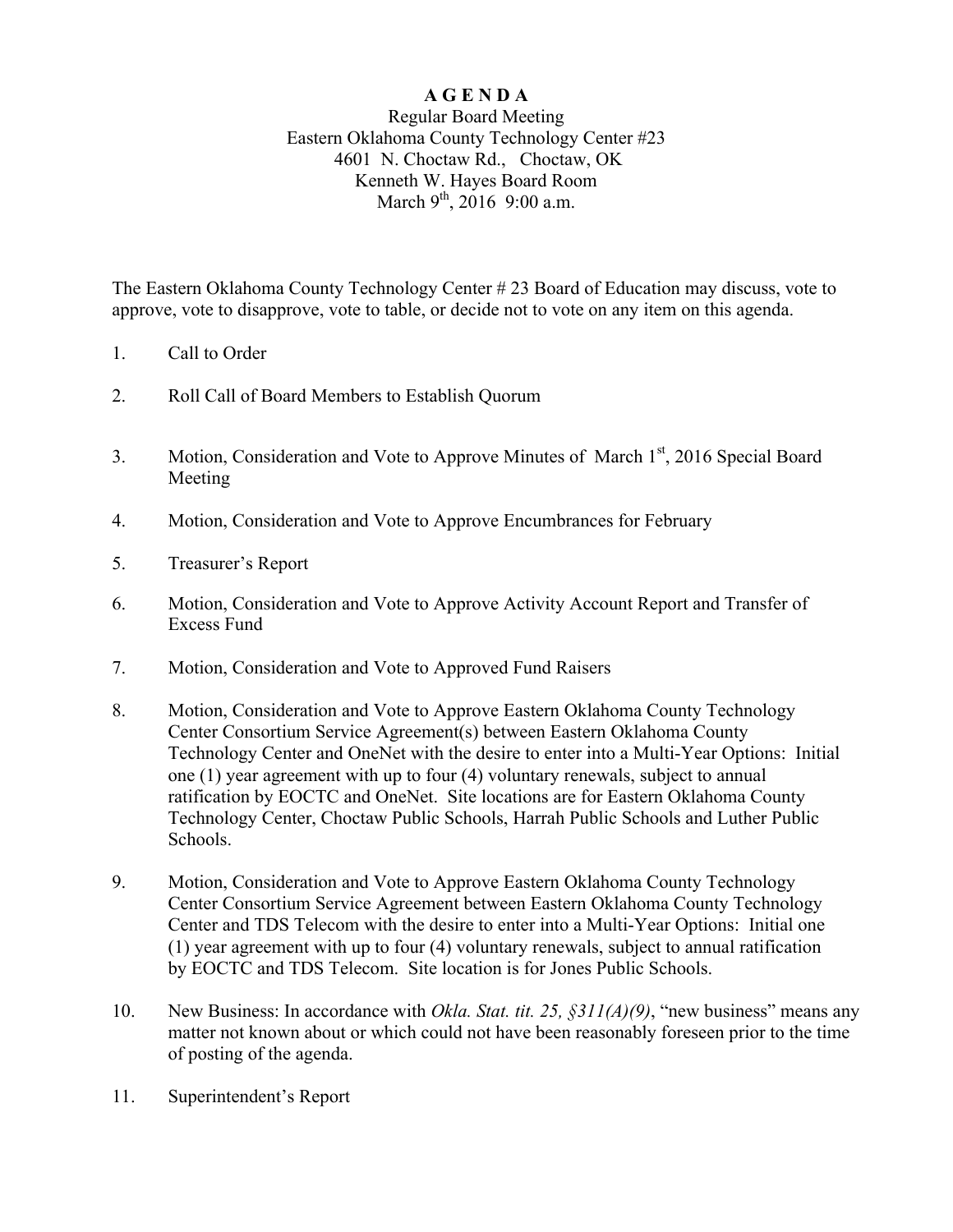Agenda March  $9<sup>th</sup>$ , 2016 Page 2

Proposed Executive Session for the purpose of discussing the following so the board can return to open session and take action pursuant to Executive Session Authority: *Okla. Stat. tit. 25, §307(B)(1),(3), and (7)*. The following items are proposed for discussion during the Executive Session:

- a. Resignation of Linda Brown (Adult Day Center Administrative Assistant)
- b. Re-Employments of Michael Graves, Director of Technical Service; Jason Adams, Communication Relations Coordinator; Harold Baade, Small Business Management Coordinator; Jennifer Burch, Academic / Data Coordinator; Vickey Davies, Transitional Specialist Coordinator; Julie Farmer, Bid Assistance; Jay McCaskill, Maintenance Supervisor; Bill McCully, Treasurer; Alan Sanders, Fire Training Program Coordinator; Curtis Williams, EMT Program Coordinator; Michelle Stasser, Child Development Center Coordinator; Emily Gideon, Career Development Coordinator; Jennifer Barnett, College Counselor; Kim Gunn, Special Needs Counselor
- c. Employments of Vicky Woods (Adult Day Care Director); Diann Wilson, Bryan Albrecht, Brandon Birabent (Adjunct Instructors)
- 12. Motion and Vote to Convene in Executive Session
- 13. Motion and Vote to Return to Open Session
- 14. Board President's Statement of Executive Session Minutes
- 15. Motion, Consideration and Vote to Approve or Disapprove the following:
	- a. Resignation of Linda Brown (Adult Day Center Administrative Assistant)
	- b. Re-Employments of Michael Graves, Director of Technical Service; Jason Adams, Communication Relations Coordinator; Harold Baade, Small Business Management Coordinator; Jennifer Burch, Academic / Data Coordinator; Vickey Davies, Transitional Specialist Coordinator; Julie Farmer, Bid Assistance; Jay McCaskill, Maintenance Supervisor; Bill McCully, Treasurer; Alan Sanders, Fire Training Program Coordinator; Curtis Williams, EMT Program Coordinator; Michelle Stasser, Child Development Center Coordinator; Emily Gideon, Career Development Coordinator; Jennifer Barnett, College Counselor; Kim Gunn, Special Needs Counselor
	- c. Employments of Vicky Woods (Adult Day Care Director); Diann Wilson, Bryan Albrecht, Brandon Birabent (Adjunct Instructors)